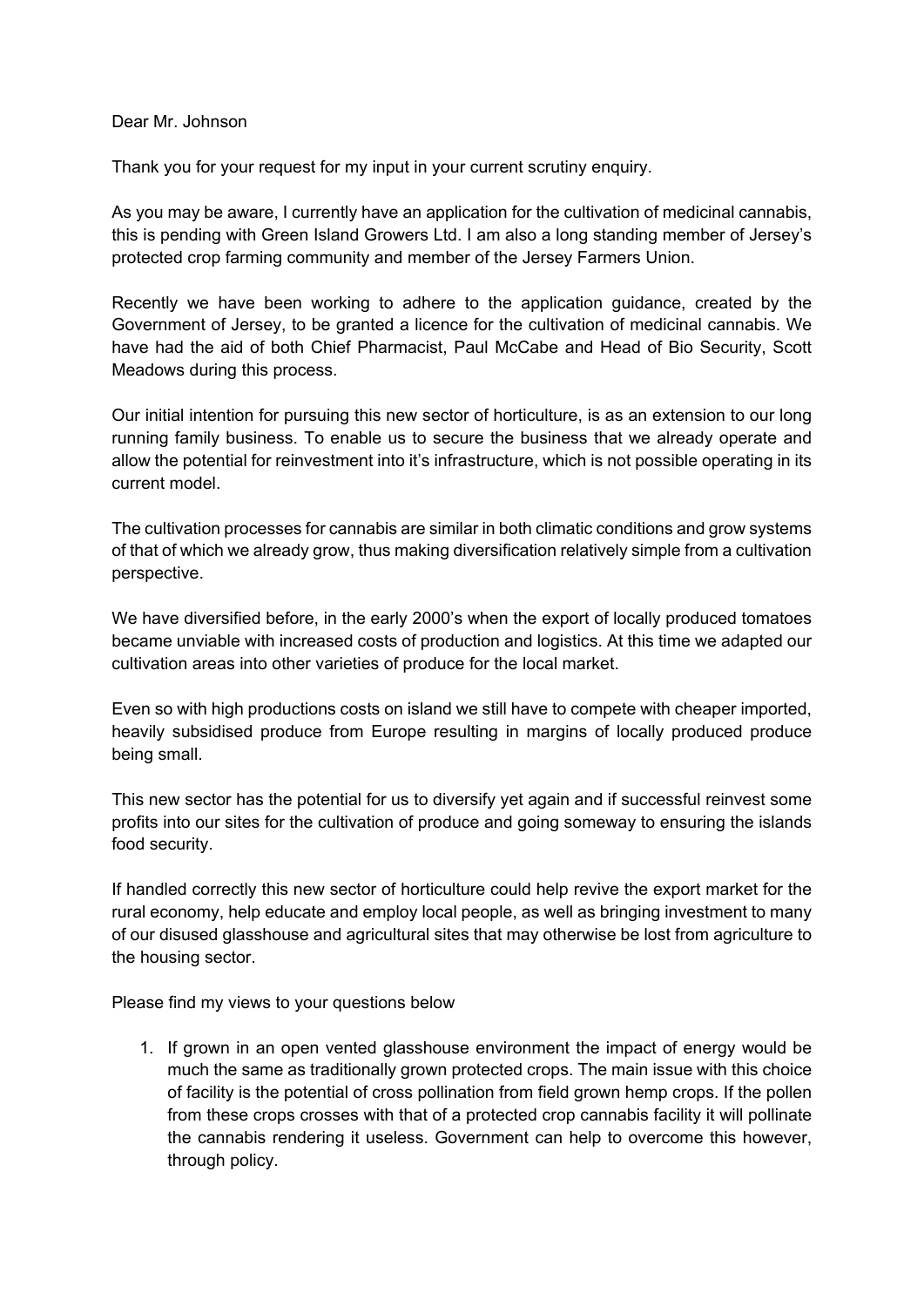Firstly by adding exclusion zones round cannabis facilities stipulating that hemp cannot been grown within a certain radius of theses cultivations.

Secondly would be insisting hemp cultivators only grow from feminised seeds. This would prevent male plants growing in open fields and thus pollination. It would also create greater opportunities for outdoor cultivation of hemp varieties for extraction purposes.

If protected crop cannabis cultivators do choose to grow in a fully enclosed environment the electricity requirement for this would be far greater than that of a glasshouse facility due to lighting and HVAC progams required. However it would offer better controls of a facilities environment.

Concerning water usage if substrate is chosen carefully and with good crop husbandry, we believe we can grow the crop with little to no run off. This is largely due to the short crop cycle of cannabis. Excess run off can be either diluted and spreads on alternative crops or reintroduced to crops via a water recycling system

2. The low crime rate and lack of organised crime on the island I believe is what makes Jersey such an attractive place for this new sector. Marry this with our agricultural history and strong reputation for regulation and this is most likely why established LPs are looking to invest here. I do not see how security or monitoring systems could affect other traditional agriculture on island.

However private security services are needed to produce a risk assessment that sites applying for licences need as part of the application process and these are verified by the States of Jersey Police, and will be reviewed and approved by both the UK Home Office and Jersey Government. The security requirements we have to adhere to mirror that of the UK Home Office guidance.

Background checks such as Enhanced DBS checks are also required for responsible persons, as application guidance advises.

3. Naturally areas may be reallocated for more profitable crops. As export of large quantity/ low value produce no longer makes economic sense. It would seem the only future of Jersey farming, for export, will be producing low quantity/ high value goods which could be shipped easily.

If Jersey Government were to keep the traditional Jersey farming exports viable they need to support the industry with a grant system similar to the EU where farmers receive grants of circa 40% of turnover and this would go some way to making competition fairer.

Farmers looking at diversifying into this sector will have to make substantial investment into facilities in order to be able to cultivate to the consistency and quality demanded by the medicinal market.